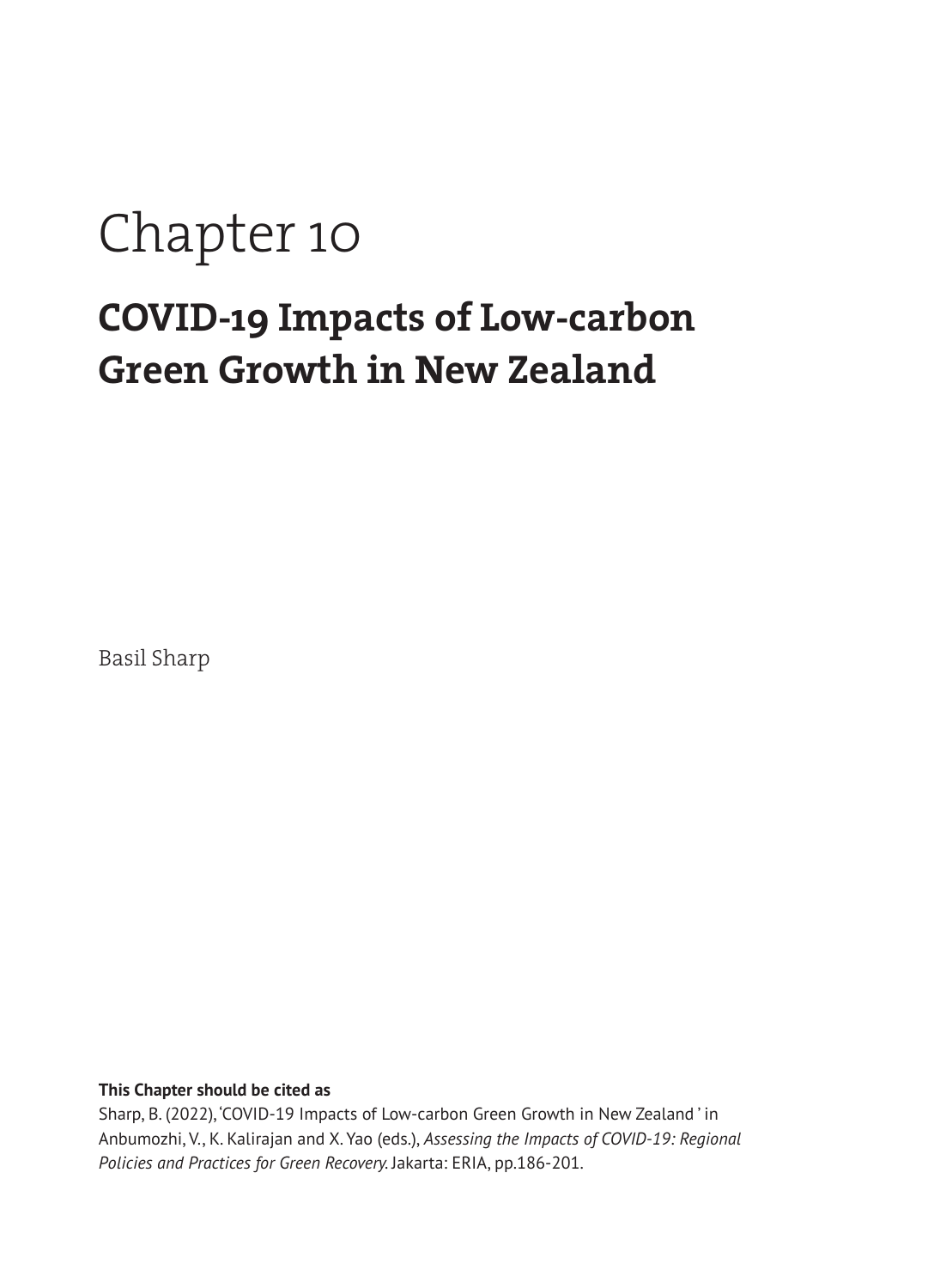# Chapter 10 **COVID-19 Impacts of Low-carbon Green Growth in New Zealand**

Basil Sharp

University of Auckland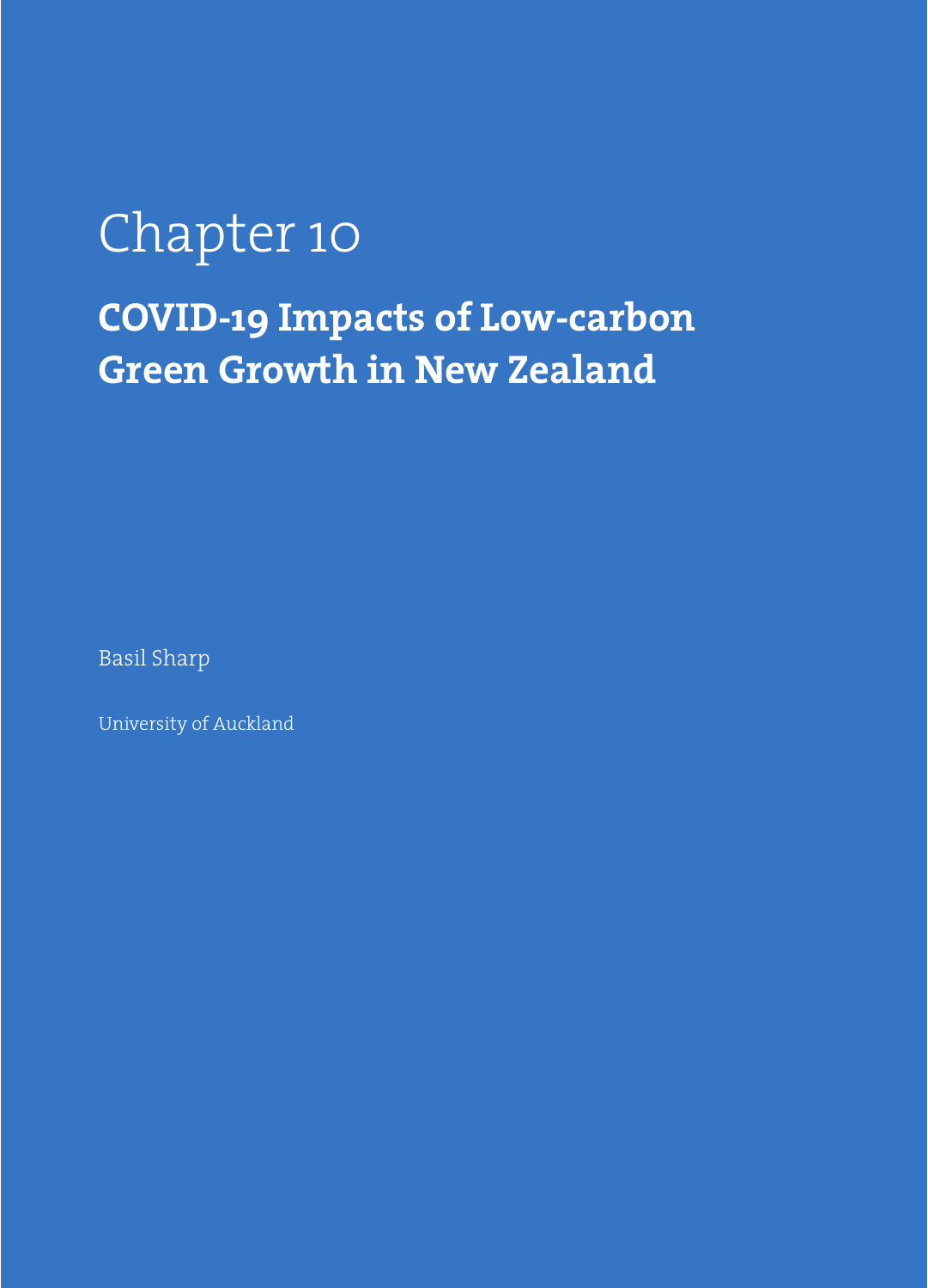# **Chapter 10: COVID-19 Impacts of Low-carbon Green Growth in New Zealand**

| 1. Introduction                          | 188 |
|------------------------------------------|-----|
| 2. The Pre-COVID-19 Economy              | 188 |
| 3. Economic Impact and Recovery Policy   | 192 |
| 4. Transitioning to a Low-carbon Economy | 196 |
| 5. Future Challenges and Policy          | 199 |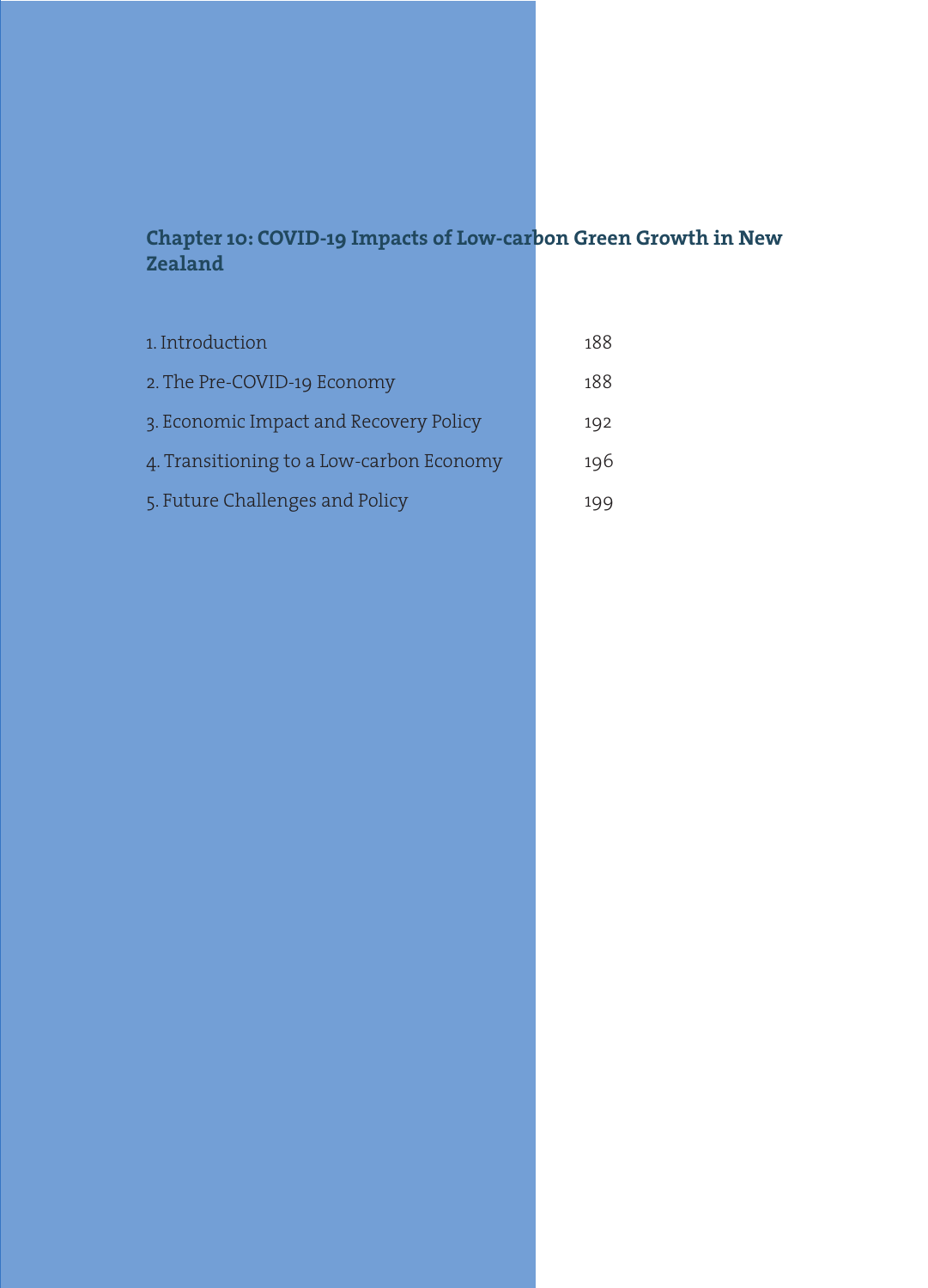### **1. Introduction**

New Zealand is an island nation with a population of 5 million. In the 1970s, trade and tariff barriers protected New Zealand's manufacturers from foreign competition. Electricity was produced and priced by government agencies and subsidies supported primary industry. Faced with oil embargos in the late 1970s and declining gross domestic product (GDP) per capita, the government led investment in energy development and energyintensive industry. Government investment was directed at hydro development and energy-intensive industry based on the discovery of a large gas field. However, growth initiatives based on centralised planning, subsidies, and poor investment decisions failed to deliver expected economic growth. Following a financial crisis in the early 1980s, New Zealand went through a host of reforms that opened the economy up to competition. Large government agencies were restructured, and some were transformed into stateowned enterprises that have either been partially or fully privatised. New Zealand now has an open economy that works on free market principles, minimal barriers to entry, and light-handed regulation.

Outcomes flowing from the exposure to exogenous forces, such as financial crises and pandemics, are directly connected to the structure of the economy and the fiscal position of government. Markets can adapt to change, and government fiscal initiatives can dampen the impact of a pandemic on both supply and demand, at

least in the short run. The trajectory of change in the long run remains uncertain and is conditional on the reset of global markets and international relations.

This chapter is structured as follows. Section 2 provides background information on the economy, which sets the scene for understanding the impact of government actions to control the impact of COVID-19. Section 3 describes the sequence of alert levels implemented by the government and recovery policies directed at supporting business and the community. Initiatives underway to promote the transition to a low-carbon economy are described in Section 4. The chapter concludes with a discussion of the challenges ahead and policy recommendations.

#### **2. The Pre-COVID-19 Economy**

Prior to COVID-19, the economic fundamentals had been relatively stable. Beginning in 2015–2019, the government had been running a surplus of 2.5% of GDP in 2019. Government debt was approximately 19% of GDP in 2019. The annual average GDP growth rate per capita was unremarkable, having stabilised at approximately 1.4%, about 25% below the upper half of Organisation for Economic Co-operation and Development (OECD) economies, reflecting declining labour productivity (OECD, 2019). Increased income inequality has increased in recent years, and the government has focused its policies on a broader concept of wellbeing. Relatively low GDP growth and increased income inequality both work to decrease the resilience of the economy and the workforce to an external shock.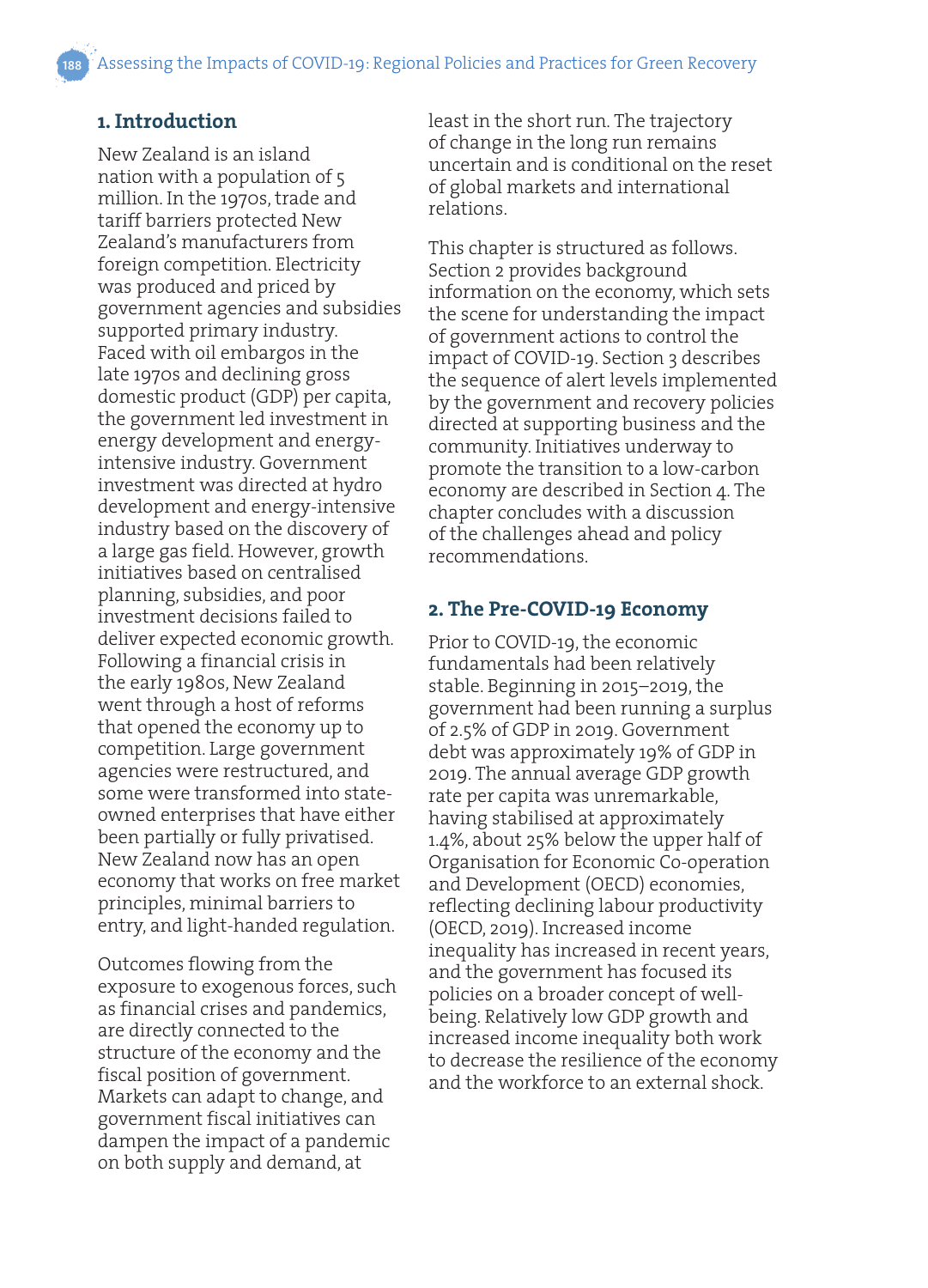#### **2.1. Economic structure**

The likely impacts of COVID-19 are also conditional on economic structure. The evolution of New Zealand's economic structure is evidenced in Figure 10.1. In 1972, the services sector contributed 35% to GDP and the goods producing industry 52%; in 2018, the services

sector had increased to 65% and goods producing had declined to 19%. By the very nature of services, the pandemic's impact will be more pronounced relative to other sectors. Contraction in this sector has significant implications for recovery policies.



#### **Figure 10.1 Evolution of the New Zealand Economy**

Source: Statistics NZ (2020). http://infoshare.stats.govt.nz/infoshare/

#### **2.2. Trade**

The economy is open and faces international markets with few barriers to the flow of goods and services. New Zealand relies on imported goods and commercial tourism. Most imported goods face no tariffs, although minimal tariffs in the order of 5%–10% apply to some goods, such as textiles, machinery, and processed foods. The Comprehensive and Progressive Trans-Pacific Partnership Agreement was implemented in 2018, and preferential tariff rates apply to goods that New Zealand has trade agreements with. In 2019, the total exported goods represented 18.5% of GDP. Approximately 60% of exports by value in 2019 were delivered to Asian

countries. Over the period 2000– 2020, with few exceptions, the value of imports exceeded exports.

The composition of exports and imports is illustrated in Figure 10.2a and Figure 10.2b, respectively. Primary products, notably dairy and meat products, accounted for between 38% and 44% of the total value over the period 2010– 2020. The share of fossil fuel and machinery imports falls within a similar range of 40%–44%. These figures highlight the exposure of New Zealand's trade balance to international prices. Exports of primary products, such as milk powder, face competitive prices. Oil embargoes in the 1970s highlighted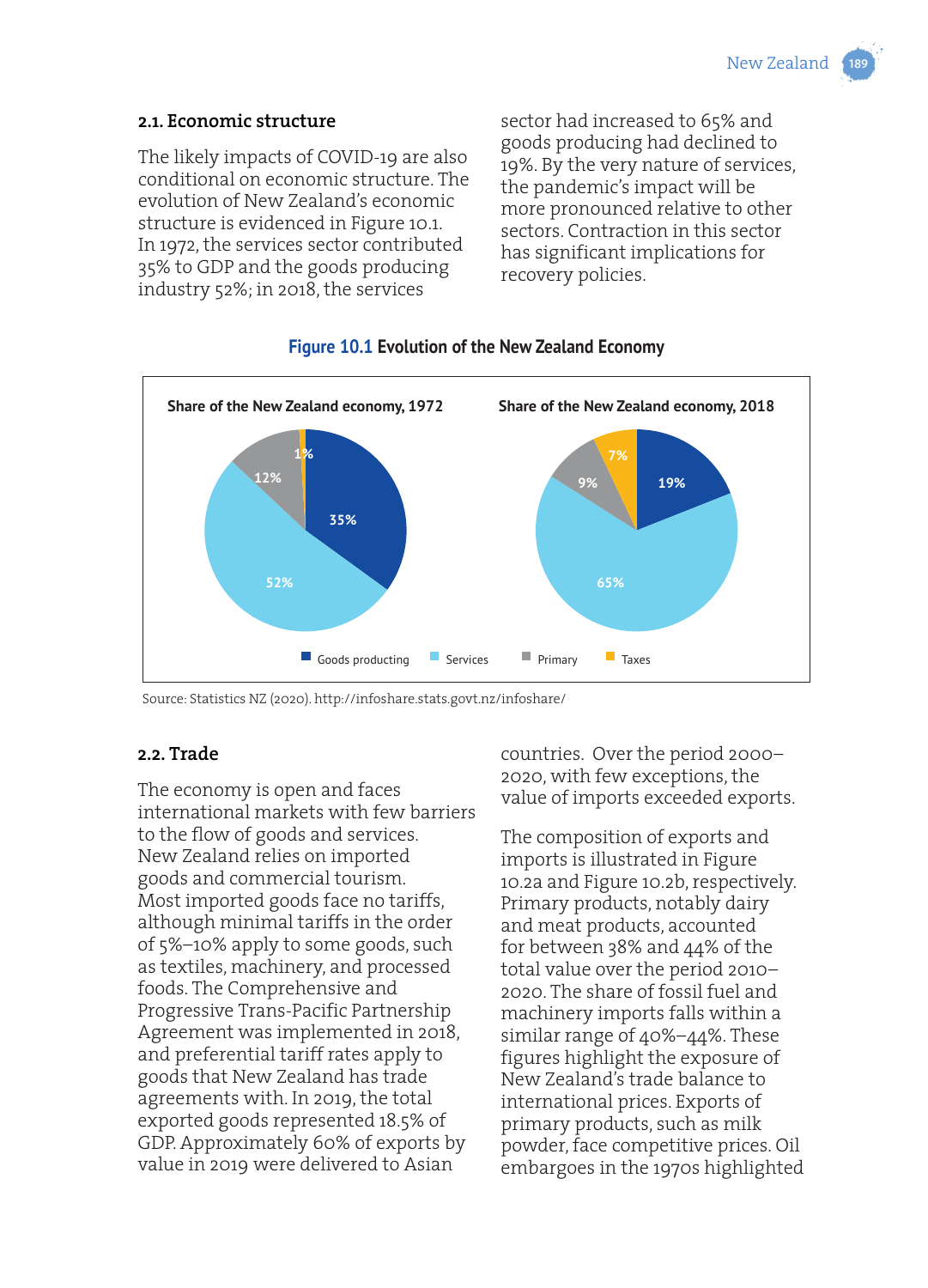the dependence on the functioning of external oil markets, and this has not changed. The dominance

of imported fossil fuels and machinery is particularly relevant to government policy aimed at transitioning to a lowcarbon economy.



#### **Figure 10.2a Profile of Main Imports Figure 10.2b Profile of Main Exports**



Source: Statistics NZ (2020). http://infoshare.stats.govt.nz/infoshare/

#### **2.3. Energy**

In 2019, fossil fuels provided 60% of New Zealand's primary energy, with oil and gas accounting for 53%. The supply of gas is indigenous. Although oil is recovered from

local sources, it is primarily exported because the refinery was originally designed to process oil imported from the Middle East. Recent upgrades at the refinery have increased the capacity to process domestic oil.





Source: Ministry of Business Innovation and Employment (2020). https://www.mbie.govt.nz/building-andenergy/energy-and-natural-resources/energy-statistics-and-modelling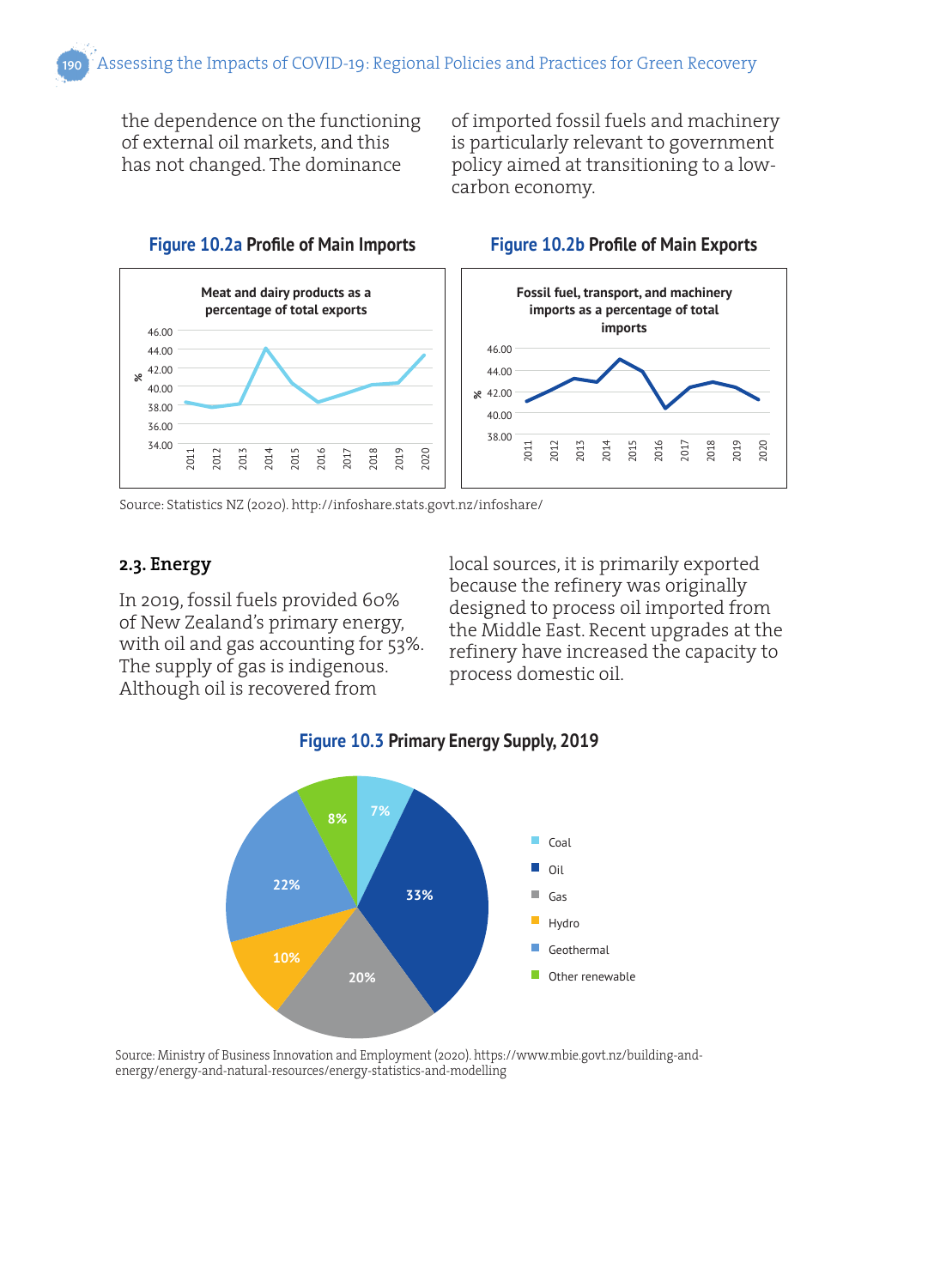The government has set a target of 90% generation from renewable sources by 2025 (Ministry for the Environment, 2019a). In recent years, over 80% of New Zealand's electricity is generated from renewable sources, depending on the weather. Hydro generation accounts for around 60%, although it can vary according to rainfall patterns and snow melt in the South Island. In recent years, geothermal generation has exceeded gas, but gas remains an important source of generation,

particularly with intermittent wind generation. New Zealand has an excellent wind resource, with generation plants running at approximately 45% capacity. Consents have been obtained for a further 2,500 megawatts (MW), and development will proceed with growth in demand (New Zealand Wind Energy Association, n.d.). Integrating more wind generation into supply will increase the need for storage, particularly hydro.



# **Figure 10.4 Electricity Generation, 2019**

Source: Ministry of Business Innovation and Employment (2020). https://www.mbie.govt.nz/building-andenergy/energy-and-natural-resources/energy-statistics-and-modelling

#### **2.4. Tourism**

Tourism makes a significant contribution to the economy. In 2019, the sector recorded 14% of total employment, direct and indirect. International tourist expenditure in 2019 was NZ\$17.1 billion, in contrast to NZ\$15.5 billion in dairy products

exported that year. Obviously, international tourism relies on open borders, and domestic travel is conditional on rules that apply at various alert levels. Figure 10.5 shows that 34% of tourism expenditure is in retail sales, part of the services sector that contributes 65% of GDP.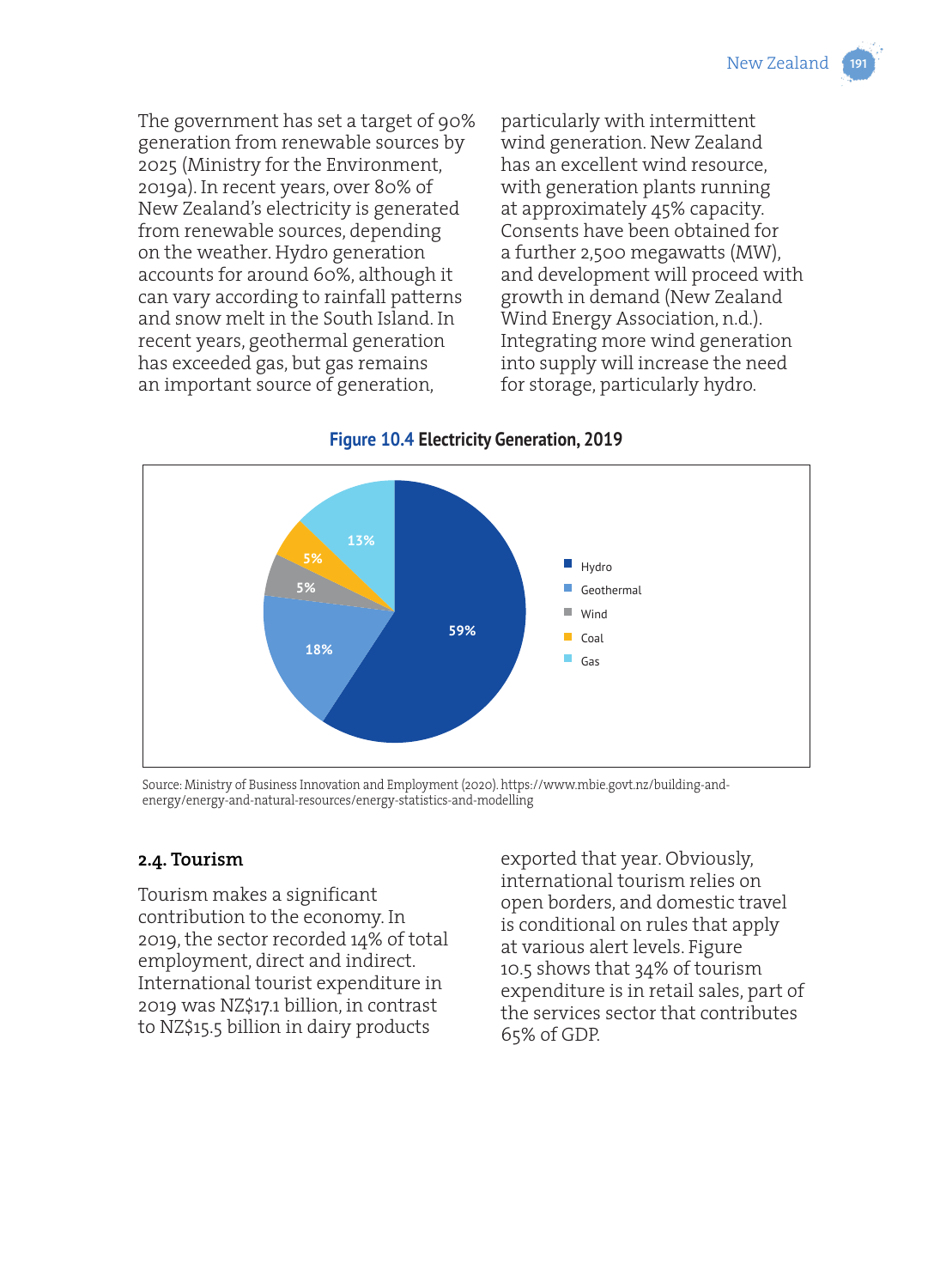

#### **Figure 10.5 Tourism Expenditure, 2019 (NZ\$ million)**

Source: Ministry of Business Innovation and Employment (2020). https://www.mbie.govt.nz/building-andenergy/energy-and-natural-resources/energy-statistics-and-modelling

# **3. Economic Impact and Recovery Policy**

The impact of COVID-19 on the region's economies will vary according to the robustness of each economy and its structure, trade, energy supply and demand, state of government accounts, and, of course, policies implemented in response to the pandemic. Section 2 highlighted the backdrop of key economic parameters prior to the pandemic. This section outlines the government's policy responses and highlights the outcomes associated with the pandemic.

There were 53 New Zealand residents in Wuhan when the virus was first reported by the World Health Organization in December 2019. On 29 January 2020, the government announced that it was working with Australia to bring these citizens home. The country's first confirmed case of COVID-19 was reported in 2020. Alert level

4, 'eliminate', was implemented on 26 March, requiring residents to stay at home. On 29 March the border was closed to all except New Zealand citizens; the first time this power has been used. The ban did not apply to products entering the country by ship or plane. A phased reduction in alert levels followed, dropping down to alert level 1 on 9 June. However, cases in Auckland increased, leading to the region returning to level 3 on 12 August. In early October, Auckland returned to alert level 1 along with the rest of the country. Testing remains in place, and inbound travellers are required to quarantine in secure facilities for 14 days at their expense. The border remains open to the movement of freight in and out of the country. At the time of returning to alert level 1 in October 2020, there had been 1,912 cases of COVID-19 to date and 25 deaths.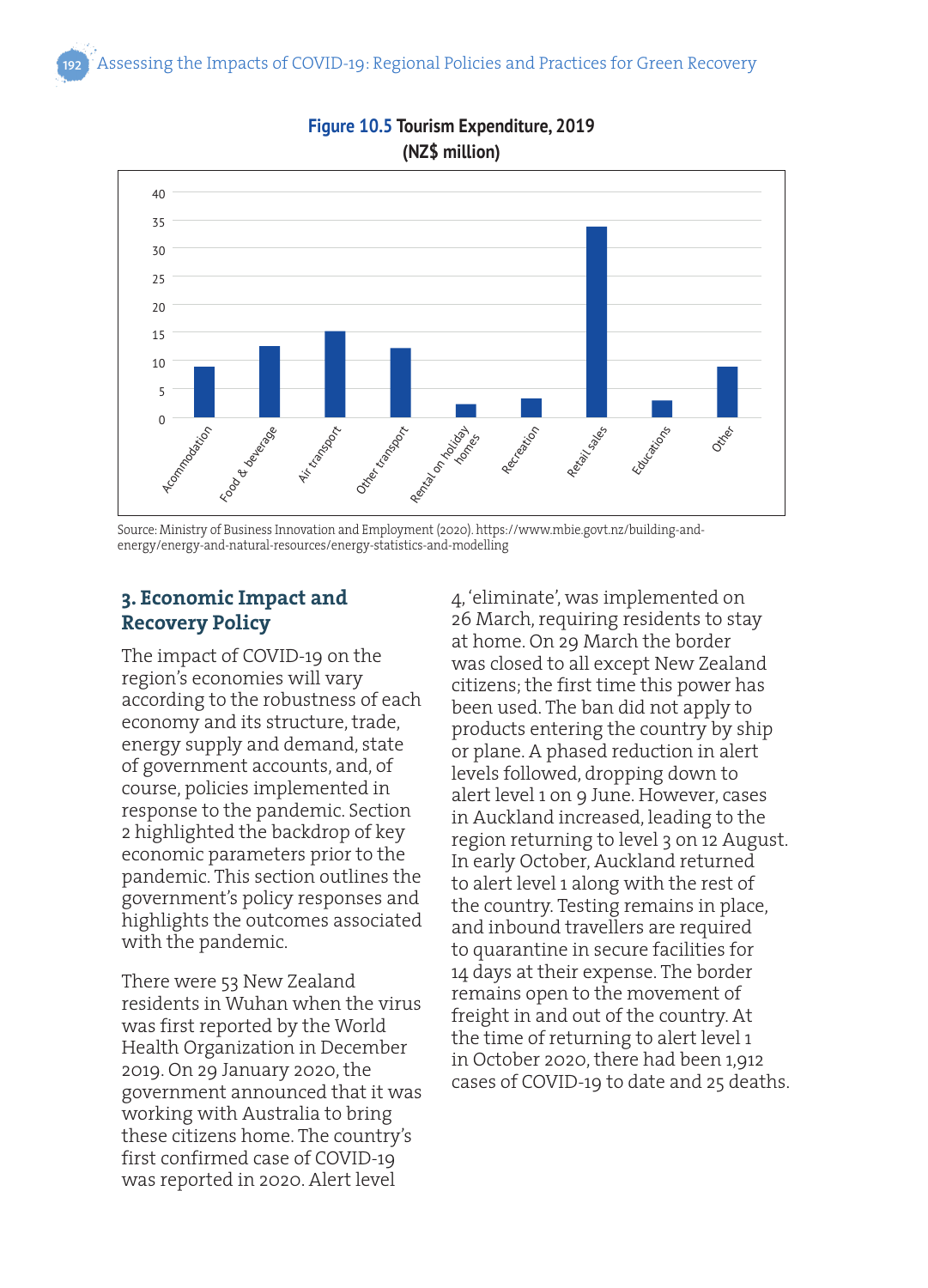#### **3.1 Fiscal response**

In March 2020, the government announced a NZ\$12.1 billion public health and economic stimulus package comprising NZ\$500 million for health, NZ\$8.7 billion in support for businesses and employment, and NZ\$2.8 billion for income support and for boosting consumer spending. The package represented 4% of GDP. A wage subsidy scheme was introduced aimed at keeping businesses afloat if they faced laying off staff. Residential rent freeze increases were mandated for a period of 6 months. A finance guarantee was available to businesses with annual revenue between NZ\$250,000 and NZ\$80 million, with the government guaranteeing 80% of the risk and banks covered the remaining 20%. Retail banks offered to defer repayments for all residential mortgages for up to 6 months for customers financially affected by COVID-19 (Treasury, 2020).

In May 2020, the government announced a NZ\$50 billion COVID-19 Response and Recovery Fund (CRRF) as part of its annual budget. As of 14 May 2020, the government had committed NZ\$29.8 billion of the CRRF, of which NZ\$13.9 billion had been announced prior to Budget Day as part of an ongoing response to COVID-19, leaving NZ\$20.2 billion of funding remaining. On 14 May 2020, the CRRF Foundational Package was announced, totalling NZ\$12.0 billion in operating expenditure and NZ\$3.9 billion in capital expenditure over the forecast period.

In August 2020, the government announced a new 2-week wage subsidy available to businesses that experienced a 40% revenue drop across a 14-day period between 12 August and 10 September when compared to a similar period in the previous year.

Businesses could access tailored specialist support, free of charge, for issues such as business continuity planning, finance and cash flow management, human resource issues, and sector-specific issues in some cases. Tax relief was available to businesses making a loss in 2020. Tax incentives were directed at encouraging businesses to retain their research and development capabilities.

# **3.2 Monetary policy**

New Zealand's monetary policy framework is conventional by current international standards and has a goal of price stability. In carrying out monetary policy, the Reserve Bank is required to keep inflation between 1% and 3% on average over the medium term, with a focus on keeping future average inflation near the 2% target midpoint, and support maximum sustainable employment. The official cash rate (OCR) is reviewed every quarter and was held at 0.25% in May 2020. In August 2020, the OCR remained at 0.25%, and the bank expanded its asset purchase programme to NZ\$100 billion so as to further lower retail interest rates and support the smooth functioning of the economy.

# **3.3. Economic impact**

Annualised quarterly growth leading up to Q2 2020 ranged between 1.5% and 3.9%, and retracted by 2% in Q2 after Level 1 was announced by the government. The government announced a lockdown in March 2020, and the borders were closed except for the movement of goods. Figure 10.6 shows the economic contraction in Q2 2020.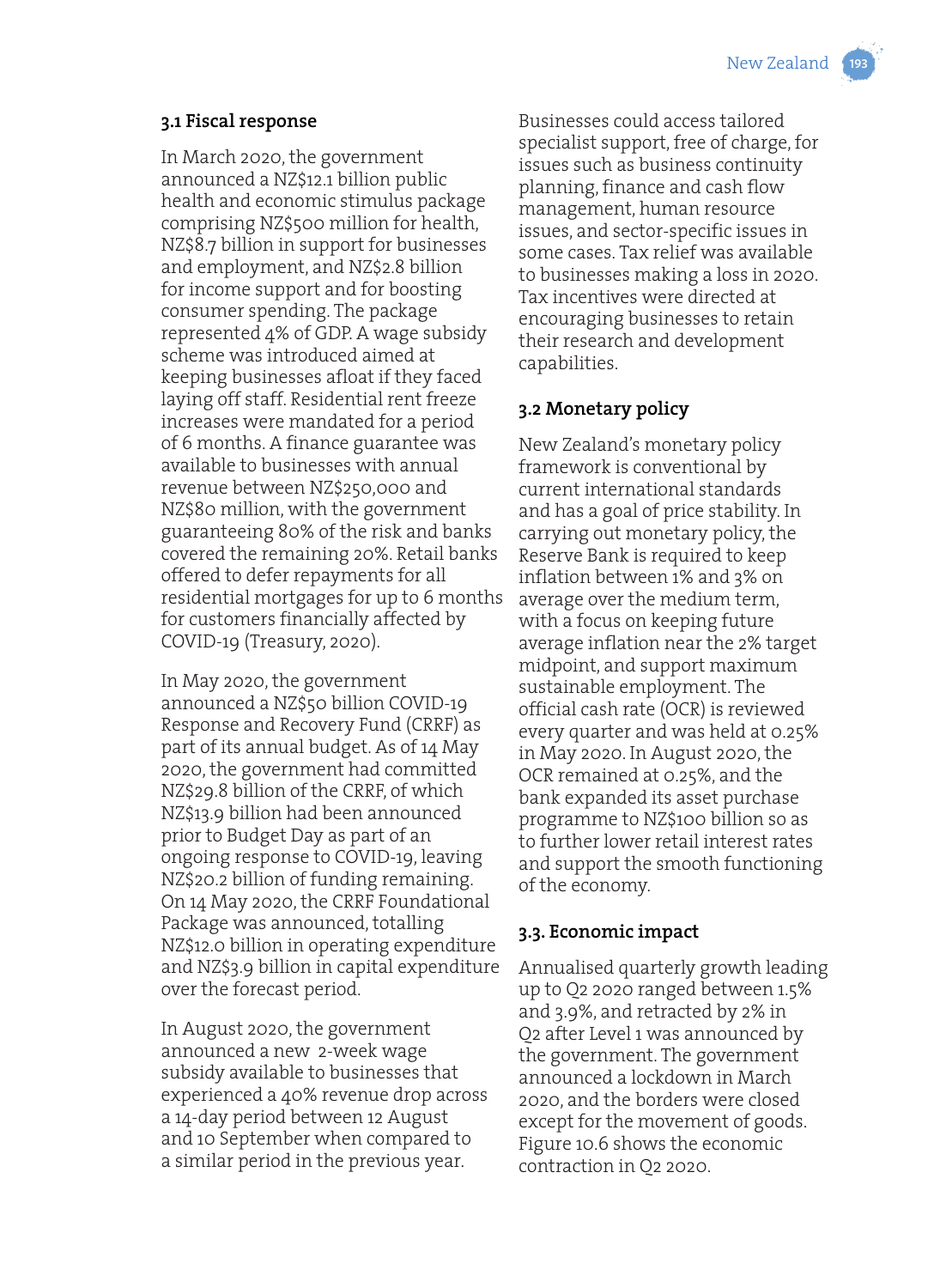

**Table 10.6 Quarterly Percentage Change in GDP**

Greater insights into the economic contraction are shown in Figure 10.7. As noted earlier, the economy is dominated by the services sector. This sector relies on tourism and

consumer spending. The marked decline in retail and services from March to June 2020 is a consequence of the lockdown, as expected.



# **Table 10.7 Change in GDP by Industry (NZ\$ million)**

Source: Statistics NZ (2020). http://infoshare.stats.govt.nz/infoshare/

Source: Statistics NZ (2020). http://infoshare.stats.govt.nz/infoshare/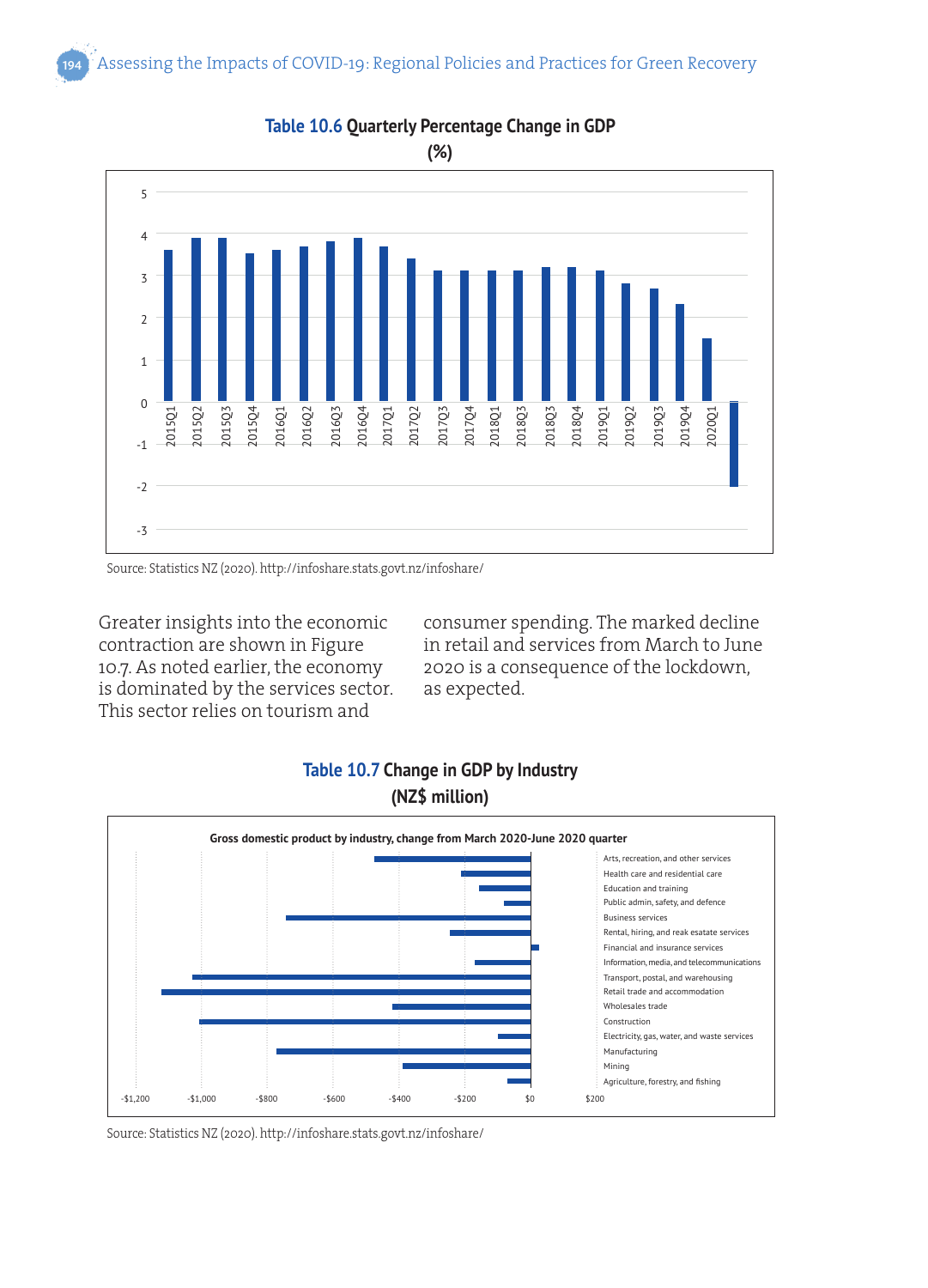# **3.4. Employment**

Pre-COVID total unemployment was slightly over 4% and remained at 4.2% in March 2020 and 4% in June 2020 (3.6% for men and 4.5% for women), most likely the

result of the government's wage subsidy scheme and infrastructure investment prior to the pandemic. Total unemployment increased to 5.3% for the September quarter, 4.8% for men and 5.8% for women.





Source: Statistics NZ (2020). http://infoshare.stats.govt.nz/infoshare/

# **3.5. Transport**

Figure 10.9 shows the mid-week bus ridership prior to the March lockdown and the gradual easing of restrictions from June 2020. Investment in dedicated bus lanes, vehicle upgrades, and the increasing state of congestion on arterial routes resulted in increased ridership. Working from home, social distancing, and residual fear over contracting the virus has meant that ridership has yet to return to pre-COVID levels.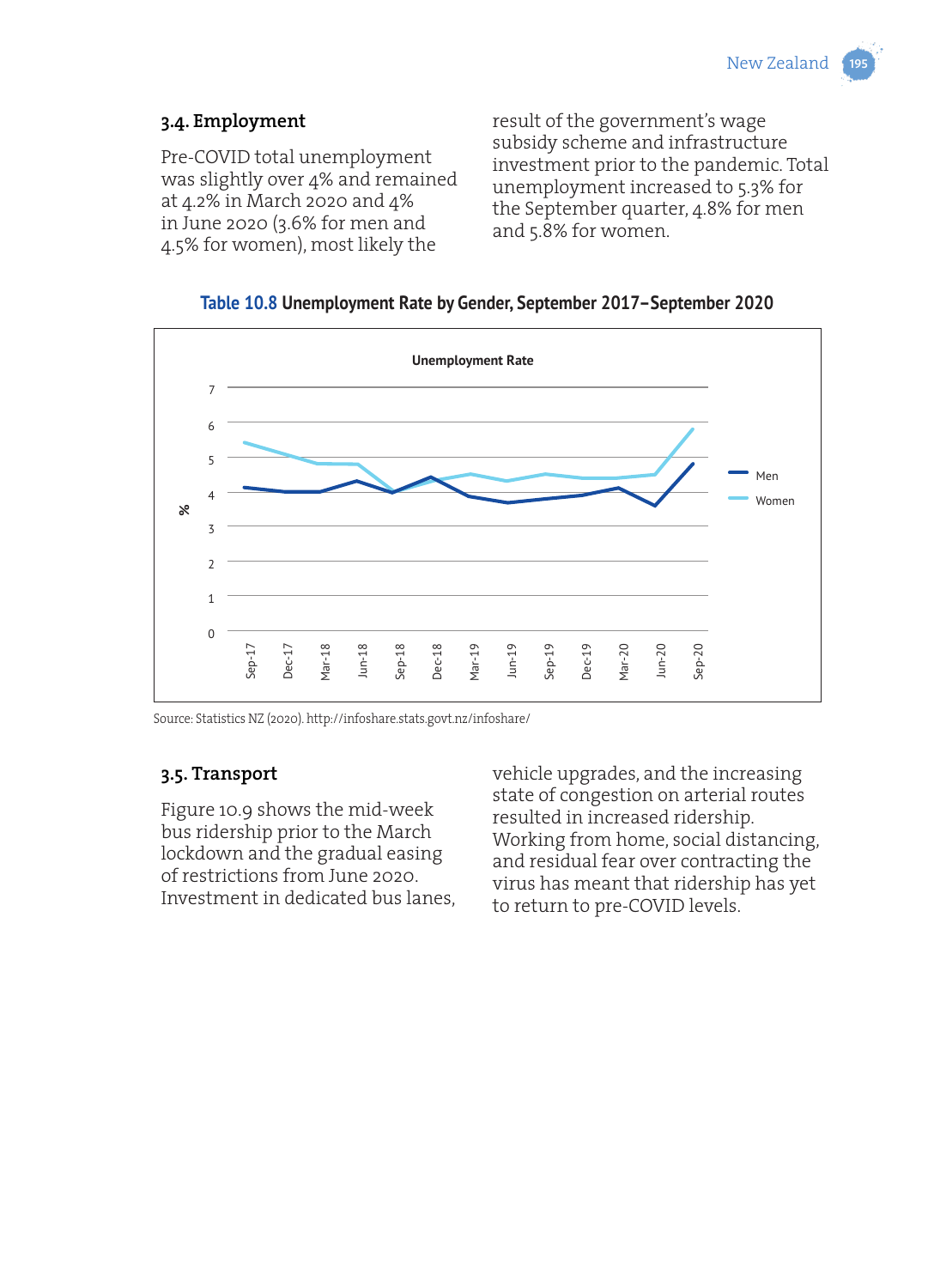

**Table 10.9 Impact of COVID-19 on Bus Patronage**

Source: Statistics NZ (2020). http://infoshare.stats.govt.nz/infoshare/

# **4. Transitioning to a Low-carbon Economy**

In order to align with the global ambition set under the Paris Agreement, legislation in 2019 established a target of net zero emissions for all greenhouse gas (GHG) emissions other than biogenic methane by 2050 (Ministry for the Environment, 2019b). The target for biogenic methane reduction is 24%–47% below 2017 emissions. Many initiatives aimed at transitioning to a low-carbon economy were in place before COVID-19.

#### **4.1. Greenhouse gas emissions**

The composition of GHG emissions is illustrated in Figure 10.10. New Zealand has a unique emissions profile, with approximately 50% of GHG produced from agriculture. Reducing biogenic methane emissions from pastural agriculture is a major challenge. Approximately NZ\$20 million is invested each year into research aimed at reducing biogenic methane emissions.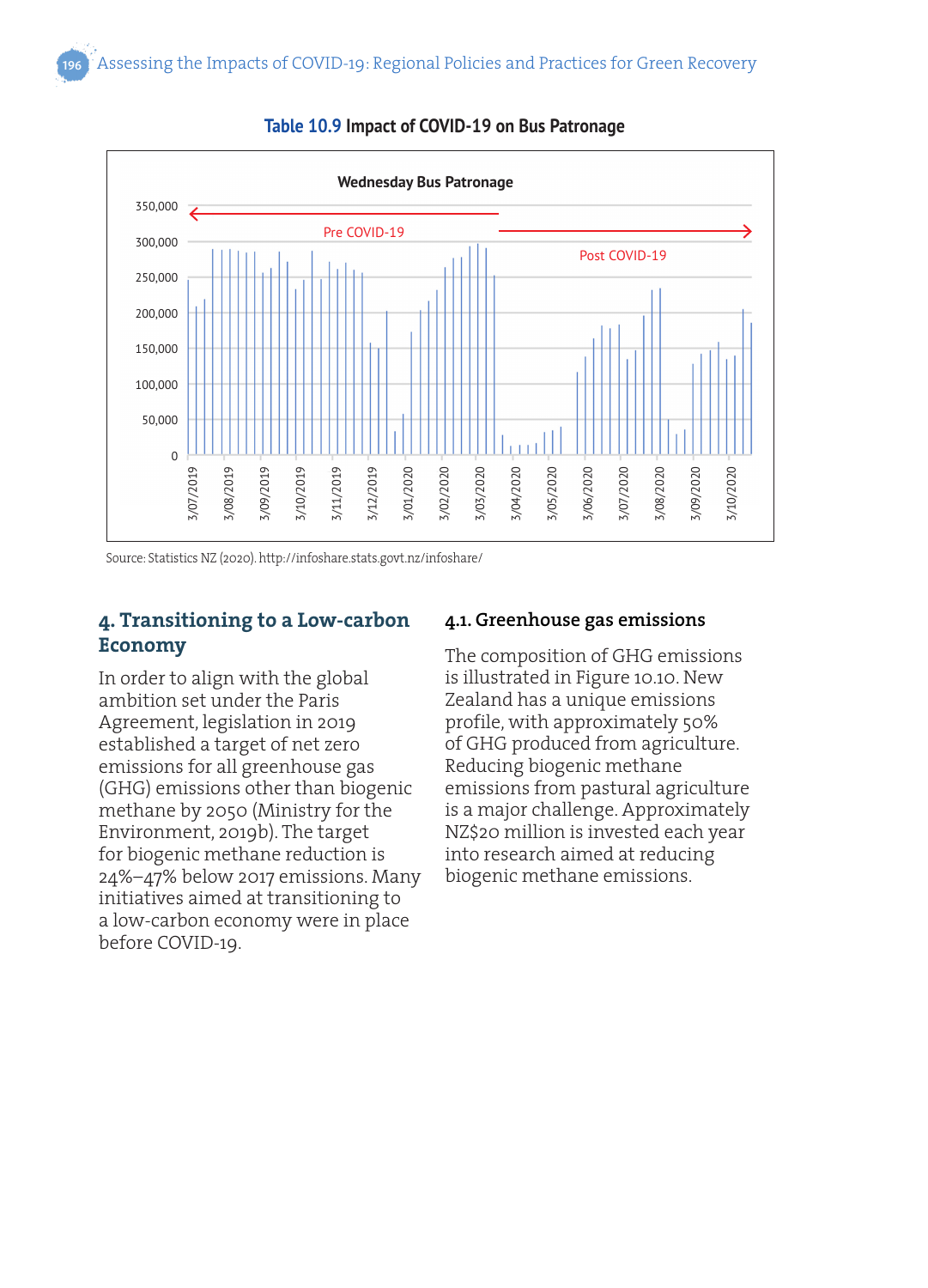

**Figure 10.10 Sectoral Composition of Greenhouse Gas Emissions, 2020**

Source: Ministry for the Environment (2019b).

Emissions from transport are mainly produced from road vehicle emissions, which have increased in recent years. Car ownership, at around 0.8 cars per capita, is high by international standards. The average age of cars is 14 years, and the average distance travelled is 30 kilometres per day. In contrast to agricultural emissions, technology offers an available solution to transport emissions. In 2016, the government announced its Electric Vehicle Programme aimed at achieving a goal of 64,000 electric vehicles (EVs) by 2021 (Ministry of Transport, 2020). Government policy aimed at increasing the number of EVs included exemption from road user charges, assistance with the development of charging infrastructure, and a NZ\$6 million fund aimed at encouraging innovation to accelerate uptake. A fiscally neutral proposal aimed at reducing the tax on EVs and increasing the tax on large fossil fuelled vehicles was not implemented. In 2020, there were about 20,000 EVs, and it looks as though the target will not be achieved.

# **4.2. Emissions Trading Scheme**

The New Zealand Emissions Trading Scheme (ETS) is a key mechanism for achieving the government's emission reduction targets. Units representing 1 tonne of CO2-equivalent are traded on the market. The government gives foresters units for CO2 absorbed by their trees, which can then be sold to emitters requiring units to cover their emissions. In 2020, approximately 50% of New Zealand's emissions were covered by the ETS. The price of units is in the range of NZ\$30–NZ\$35 per tonne.

# **4.3. Pumped hydro storage**

Variability in weather patterns presents a challenge to the goal of transitioning to 100% renewable electricity. New Zealand's existing hydro catchments sometimes do not receive enough rainfall, and storage levels run low. This, coupled with the inherent intermittent characteristics of wind, presents a challenge. Currently, fossil fuel generation serves to meet demand when lakes are low and the wind is not blowing. In recognition of the dry-period problem, the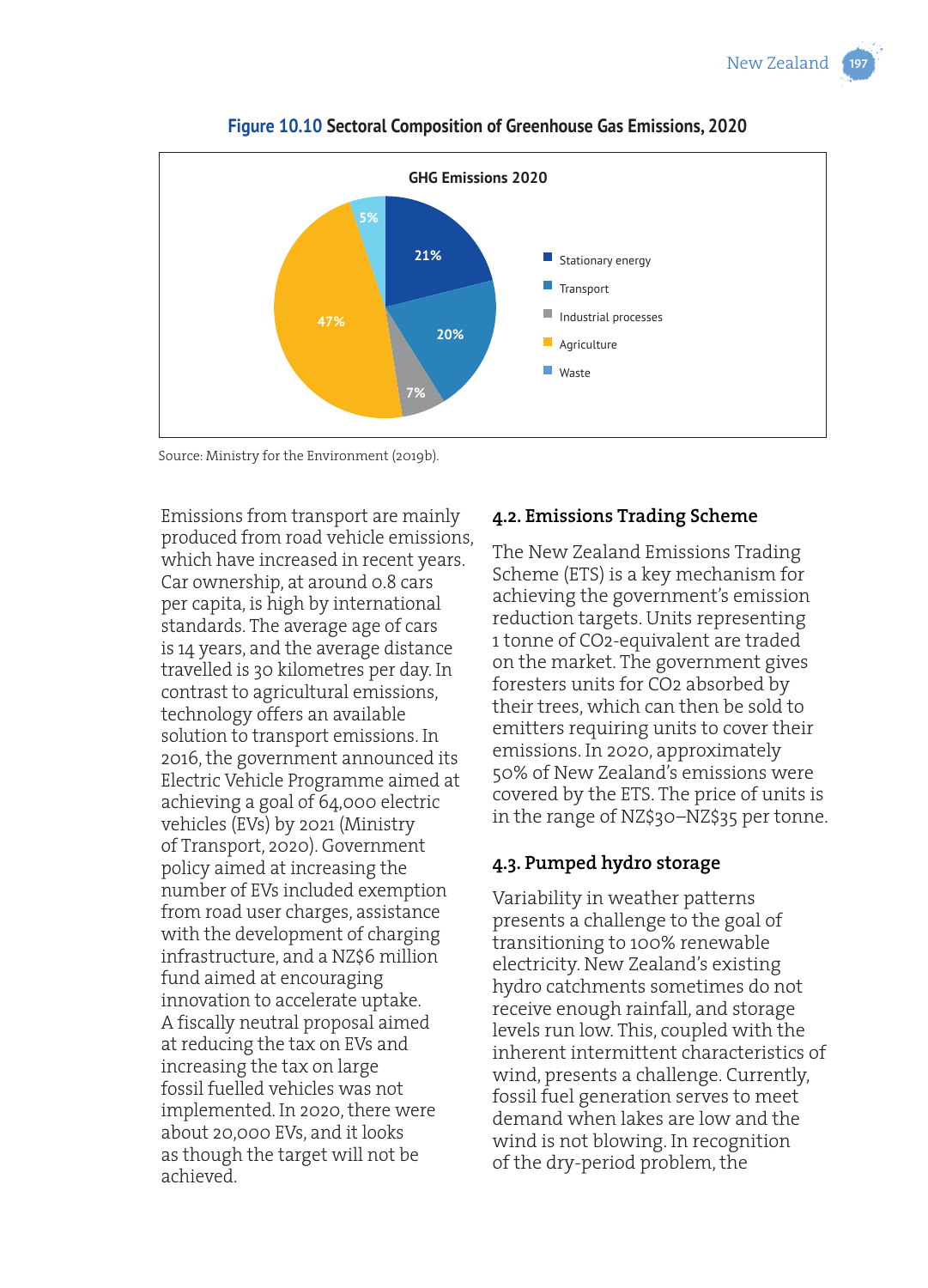government approved funding of NZ\$30 million to investigate Lake Onslow as a pumped storage solution. A further NZ\$70 million will be invested in design based on the findings of the business case. Bardsley (2005) suggests that the Onslow scheme has a potential of 5 terawatt-hours of storage. Installing 1,200 MW of generating capacity would complement the expansion of wind generation and further advance the likelihood of achieving 100% renewable electricity by 2030.

#### **4.4. Infrastructure upgrades**

In January 2020, the government announced NZ\$6.8 billion being invested across road, rail, public transport, and walking and cycling infrastructure. Over NZ\$1 billion was allocated towards rail upgrades to cope with the expected growth in freight and reduce carbon emissions.

# **4.5. Hydrogen**

In September 2019, the government released its vision for hydrogen as an eco-friendly alternative fuel for vehicles and set aside \$10 million to develop a roadmap to invest in green hydrogen and develop strategic partnerships with business. Commercial interest in hydrogen is occurring on multiple fronts. The country's oil refinery, one of New Zealand's largest producers of steam-formed hydrogen, is constructing a 26.7 MW solar farm that will supply 10% of their electricity needs. Hyundai New Zealand has established its hydrogen demonstration project to showcase the NEXO fuel cell electric powertrain. Ports of Auckland has committed to build a hydrogen production and refuelling facility at its Waitematā

port. The company and project partners Auckland Council, Auckland Transport, and KiwiRail will invest in hydrogen fuel cell vehicles, including port equipment, buses, and cars as part of the project.

In December 2017, Tuaropaki Trust entered into a Memorandum of Understanding with Obayashi Corporation of Japan to pilot the production of green hydrogen. The plant will use geothermal energy produced at the Trust's geothermal power station at Mokai, 28 km northwest of Taupō. Construction of the 1.5 MW hydrogen plant at Mokai began in 2019, and the plant was scheduled to be operational in 2020. A joint venture between Ballance Agri-Nutrients Limited and Hiringa Energy Limited, with NZ\$19.9 million in funding from the Provincial Growth Fund, will see the production of green hydrogen from renewable electricity and water at a facility in Kapuni, South Taranaki. The NZ\$50 million project will see the construction of industrial-scale hydrogen from an electrolyser, which will be powered by four large wind turbines close to Ballance Agri-Nutrients' ammoniaurea plant in Kapuni. Installed wind generation capacity of 16 MW will also supply renewable electricity directly to the plant. Green hydrogen will be used as both feedstock into the ammonia-urea plant to reduce the plant's environmental footprint and as a zero-emission transport fuel for local buses, trucks, and cars.

In August 2020, the Infrastructure Reference Group provisionally approved NZ\$20 million for Hiringa Energy to establish New Zealand's first nationwide network of hydrogen fuelling stations (New Zealand Government, 2019). The initiative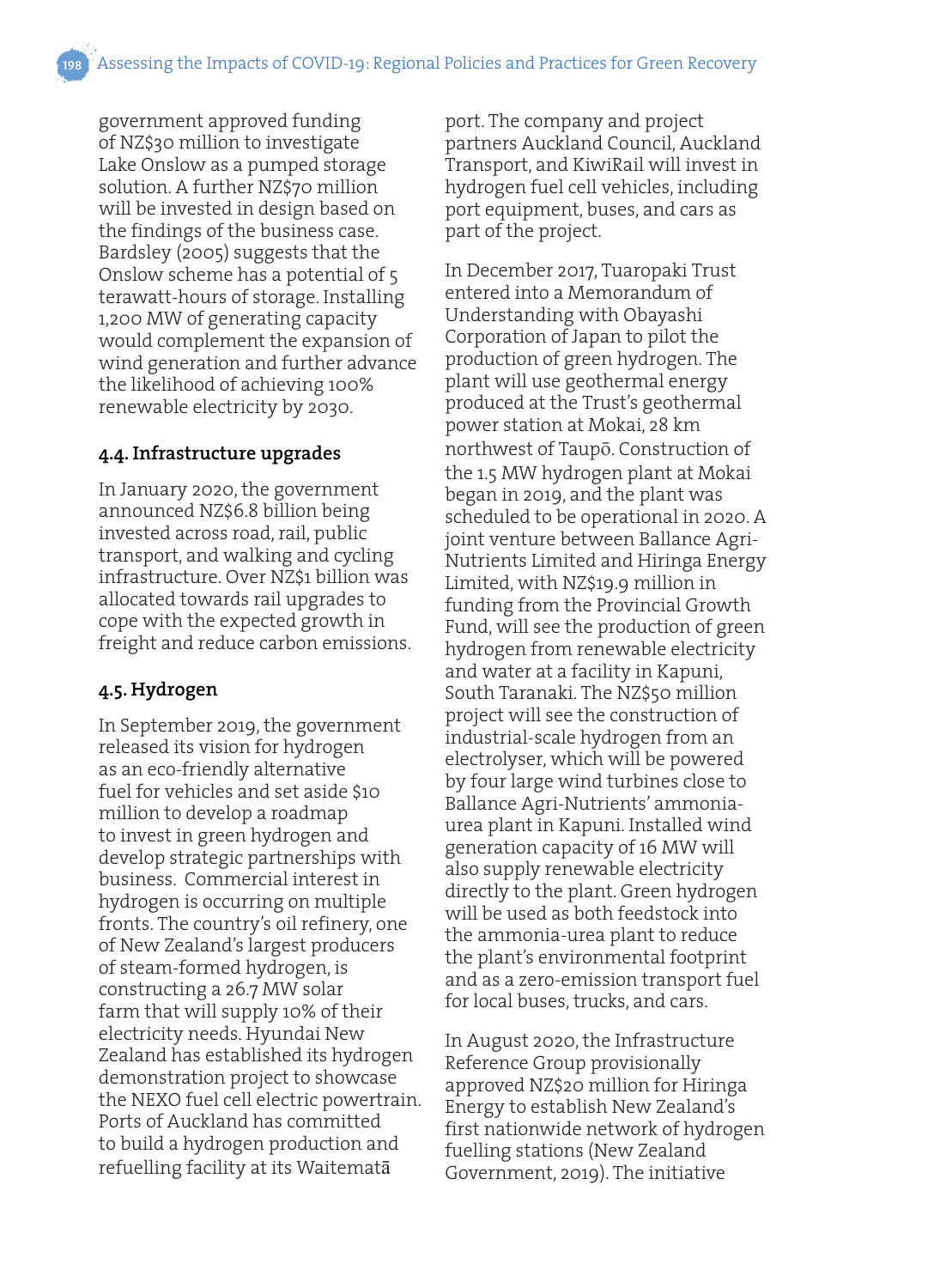will involve the installation of eight hydrogen refuelling stations located in Waikato, Bay of Plenty, Taranaki, Manawatu, Auckland, Taupō, Wellington, and Christchurch. These stations will provide refuelling for zero emissions heavy hydrogenpowered fuel cell electric vehicles (FCEVs), such as trucks and buses. This initial network will provide coverage for about 95% of heavy freight routes in the North Island and 82% of the South Island.

### **4.6. Regional cooperation**

New Zealand's Aid Programme budget is NZ\$2.2 million spread over 3 years through 2021. The investment priorities emphasise private sector-led growth that supports sustainable development. In addition to well-being and human capital, recent investment priorities have included resilience to climate, natural disasters, and energy. Expertise in renewable energy development and market design has led to investment supporting the upgrade of electricity networks and solar and small-scale hydro development.

# **5. Future Challenges and Policy**

New Zealand faces a dual challenge, one being growth and well-being and the other the transition to a low-carbon economy. Economic growth in the near term will be conditional on the state of global markets. Given that New Zealand markets are open and regulation is light-handed, endogenous innovation and changing patterns of production and employment can be expected in the near term. The economy is dominated by a service sector that relies heavily on tourism and consumer spending. International tourism will only return when the borders are open. Until then, services relying on revenue from international visitors will continue to contract. Opportunities will emerge as residents substitute international travel for domestic travel. However, borders are open, and the flow of imports and exports can be expected to return to pre-COVID-19 levels.

The government introduced a series of innovations aimed at transitioning to a low-carbon economy before the pandemic. The ETS has been strengthened and remains a key tool in achieving net-zero emissions by 2050. Achieving 100% renewable electricity generation by 2030 is feasible. Consents for an additional 2,400 MW of wind generation have been approved, and construction will proceed when financially viable (New Zealand Wind Energy Association, n.d.). However, energy storage will be needed, and currently this is provided by gas. Further conventional hydro development is limited by many sites being located within the conservation estate. Recent interest in pumped hydro storage at Lake Onslow has the potential to provide backup when needed. The government has provided financial support to prepare a business case for development. It is highly likely that private sector investment will be called upon if the project goes ahead. The government's 51% ownership share of four major generating companies could further act as a catalyst for development.

Decarbonising transport is a major challenge. It is unlikely that the target for EV uptake will be met without a comprehensive policy involving price incentives and emission standards. Per capita ownership of cars is high by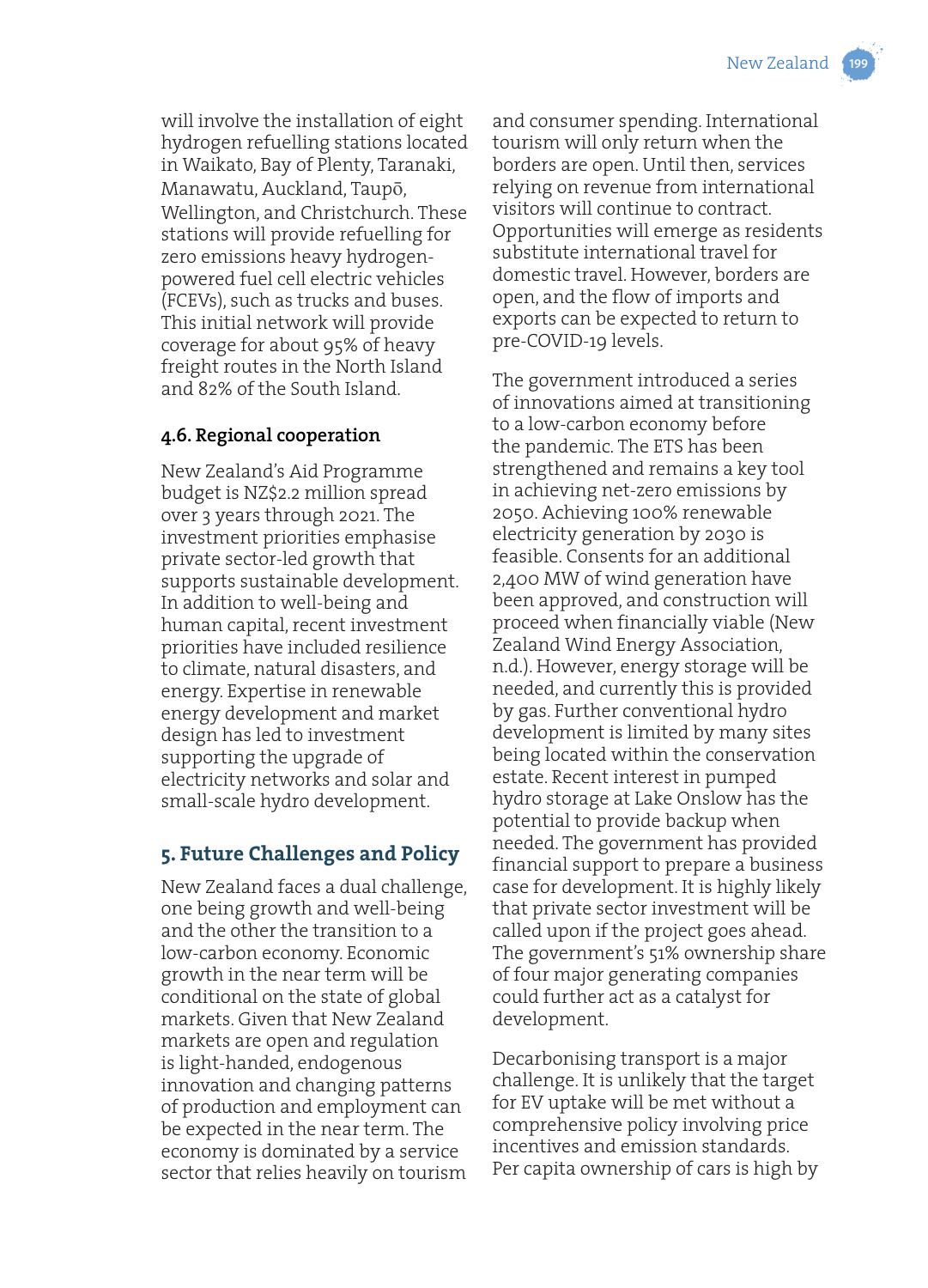international standards, and the lightvehicle fleet is old. A fiscally neutral policy aimed at lowering the relative price of EVs and increasing the price of fossil-fuel-powered vehicles offers an opportunity to grow the EV fleet. The government's support for the hydrogen industry is comprehensive, and commercial partnerships are already emerging. New Zealand has a particular advantage in producing hydrogen from geothermal energy. Hydrogen is well suited to powering heavy vehicles critical to the primary sector.

Finally, it is worth noting the role of government going forward. It is unlikely that government agencies will return to investing in energy projects as was the case prior to the mid-1980s. Transition will proceed based on market principles and commercial return. The role of government is akin to that of a facilitator, providing seed funding for commercial proof of concept, and perhaps providing a nudge with regulations governing vehicle emissions. This approach has served New Zealand well.